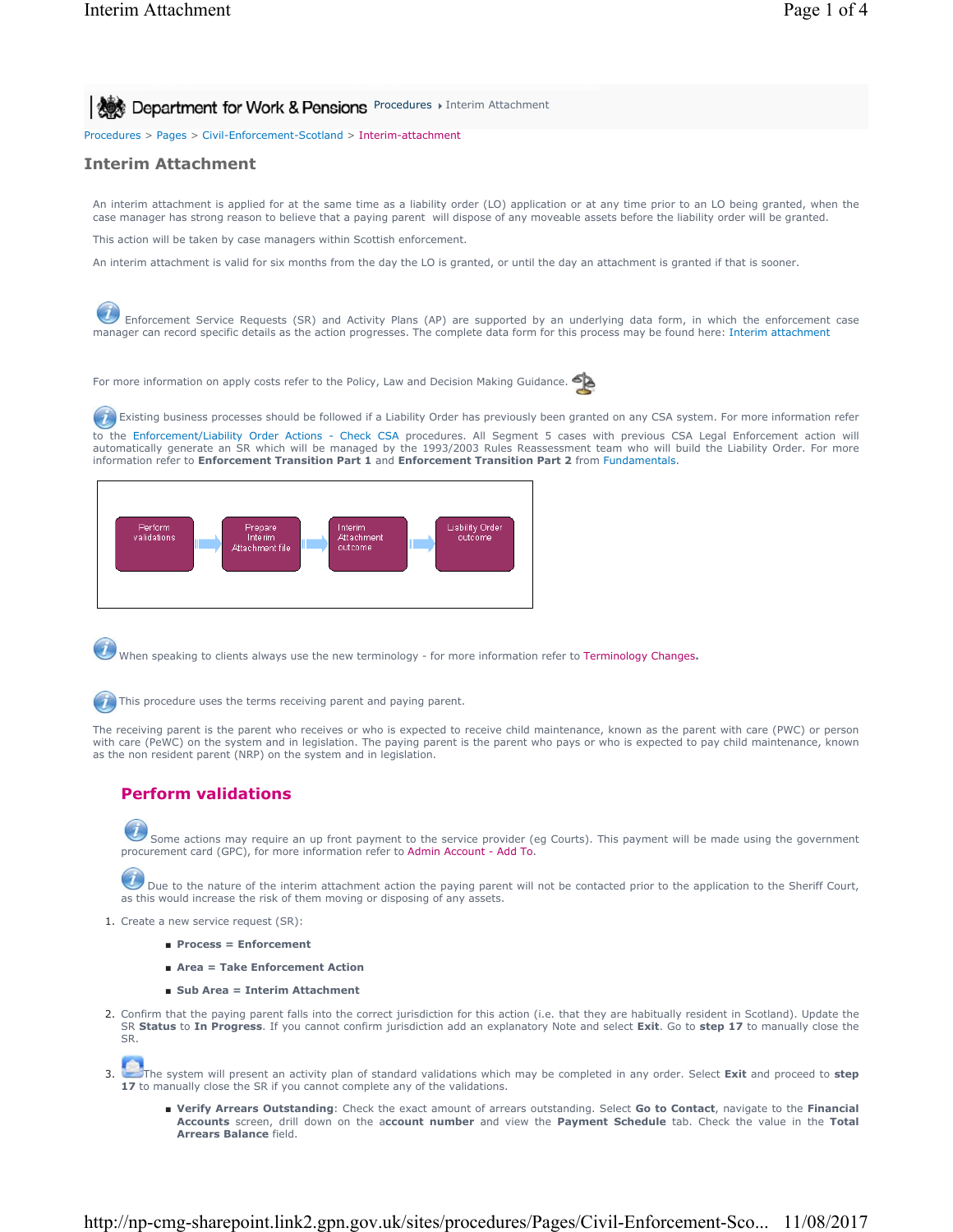■ Consider Welfare Of Child/ren: This is a discretionary decision, this includes making a Welfare of the Child Decision, for more information on discretionary decisions including a verbatim statement to record in **Update Child Welfare Details - Reason** refer

to Policy, Law and Decision Making Guidance

Letter - Outbound: Issue letter CMEL9242 to advise the receiving parent of the Child Maintenance Group's (CMG's) intention to apply for an interim attachment ■

Note, letter CMEL9242 is an off system letter, however a letter must be generated to enable you to progress this SR. Generate a blank freetext letter CMEL9271 on the system in order to progress the SR. Xerox will remove and blank CMEL9271 letters before they are issued.

- Add/Validate Asset: Select the required paying parent assets from the Contact Asset view and associate them with this activity plan
- **Decide Next Steps**: Select **Continue**

If you select Continue the system will automatically present the next activity plan to prepare the interim attachment file.

Use the Asset view to record assets on the system. Use the **Contact Asset** view to associate an asset to your enforcement SR. When recording assets, only use the data fields under the applet name. Don't use the menu next to **Asset Type**.

# **Prepare interim attachment file**

Send covering letter CMEL9244 to the CMG's contracted solicitors along with letter CMEL8094, detailing specific paying parent asset/s the CMG wishes to have interim attached. You may make the interim attachment application at the same time as the liability order (LO) application For more information refer to Liability Order – Sheriff Court. 4.

- Add a text note to record your reasons for applying for an interim attachment. Update the SR **Status** to **Pending** and set a **Wait** period of 28 5. days for a response to be received from the solicitor.
- 6. Call the contracted solicitor for an update if no response has been received after the Wait period. Set a further **Wait** period if necessary.

# **Interim attachment outcome**



Send letter CMEL8095 to the receiving parent if the interim attachment is granted. This letter also advises the receiving parent that you<br>are still awaiting the outcome of the LO application. Update the activity plan as fo 7.

### ■ **Interim Attachment Granted = Granted**

Set a Wait period of 21 days pending the outcome of the LO hearing then go to **step 10** if the LO is not subsequently granted or to **step 12** if 8. it is granted.

Send letter CMEL8090 to the receiving parent if the interim attachment is not granted. This letter also advises the receiving parent that you are still awaiting the outcome of the LO application. Update the activity plan as follows: 9.

#### ■ **Interim Attachment Granted = Not Granted**

Go to **step 16** to apply costs and manually close the SR.

## **Liability order outcome**

### 10.

Send letter CMEL9241 to the receiving parent if the LO was not granted and, as a result, the interim attachment is cancelled.

This letter is issued from within the **LO - Sheriff Court** SR.

When speaking to the receiving parent at this stage, consider that they may be frustrated what this action has failed. Explain to them the further powers that the CMG can use to recover the paying parent's debt.

11. Update the activity plan to reflect the outcome:

■ **LO/ALO Granted = Not Granted** 

Proceed to **step 16** to record costs and manually close the SR.

The contracted solicitor will cancel the interim attachment if the LO is not subsequently granted. You do not need to take any action to cancel the interim attachment.

Send letter CMEL8091 to the receiving parent if the interim attachment and LO have been granted. The receiving parent should already have received letter CMEL8095 if the outcome of the LO application was pending. In the event that the LO and interim attachment are granted at the same time, issue letter CMEL8091 only. 12.

Send letter CMEL8093 to the Sheriff Officer, instructing them to execute the attachment.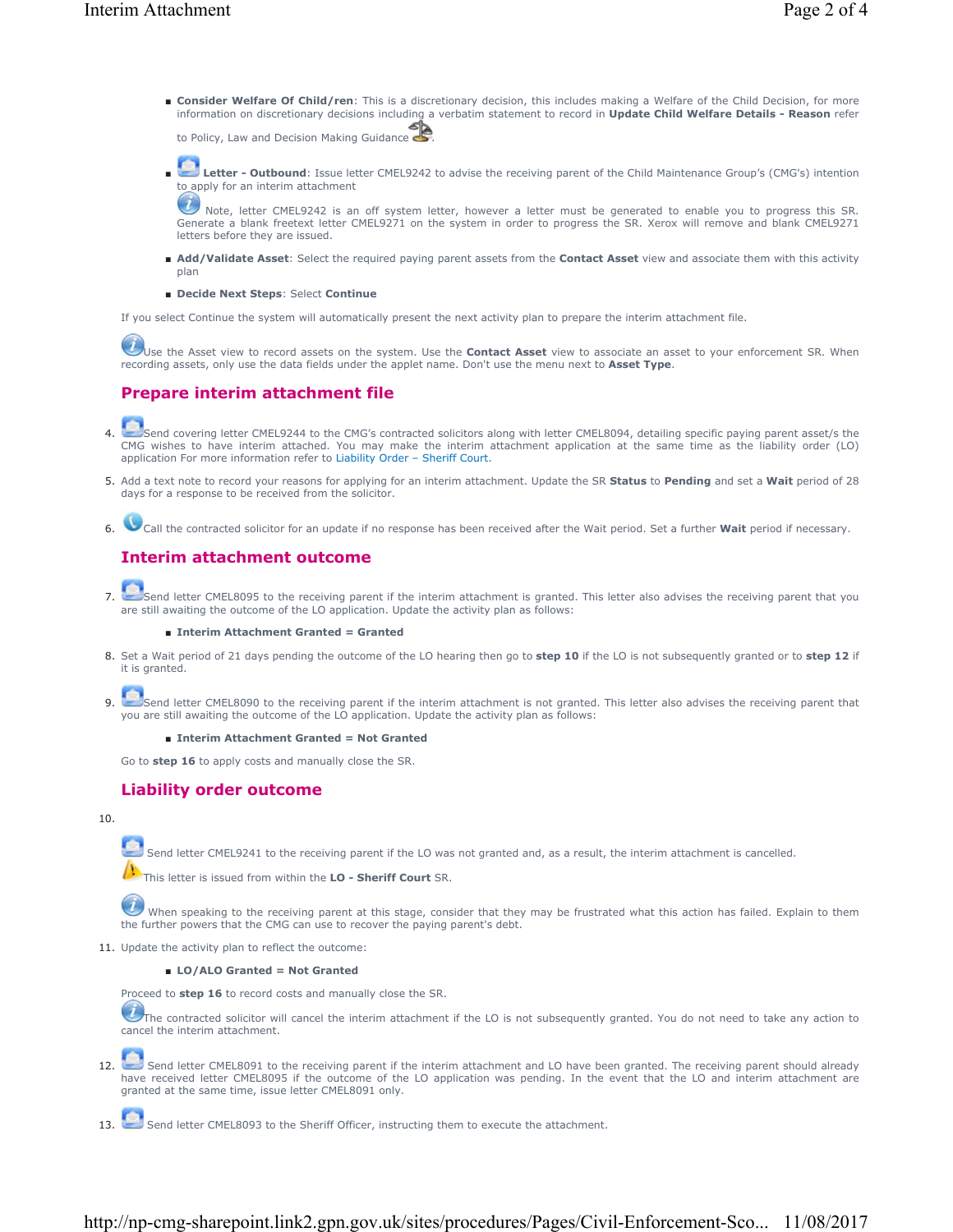- 14. Update the activity plan to reflect the outcome:
	- **LO/ALO Granted = Granted**
	- Add/Validate LO details = Associate The Liability Order With This Action.

Proceed to **step 16** to apply costs and to manually close the SR.

15. Select Update form/document to navigate to the Enforce form and update the fields for Final Outcome Date, IA Outcome Date, IA **Granted, IA Value**, **Articles Attached**, **LO Granted** and **Current Arrears Bal on LO**.

The **Articles Attached** field refers to the attached assets and is a freetext field.

## **Apply costs**

16. Access the **Costs** applet and input any costs associated with the interim attachment.

This step is optional, depending on whether costs have been granted against the paying parent in this procedure. Please refer to Apply Costs.

- 17. To complete the process manually close the work item by updating the SR as follows:
	- **Status = Closed**
	- **Sub Status = Completed**

CMEL8090 Your child maintenance update – interim attachment not granted

Interim attachment has not been granted.

All fields in this letter are system generated, no manual intervention is required.

#### CMEL8091 Your child maintenance update – interim attachment...order granted

Interim attachment granted - and LO is now granted too Scotland .

All fields in this letter are system generated, no manual intervention is required.

#### CMEL8093 Instruct sheriff officers to execute interim attachment order

Instruct sheriff officers to execute interim attachment order.

Under the sub heading 'Please execute the interim attachment order'

input the details of the asset in the relevant free text field.

### CMEL8094 Application for an interim attachment

Instruction to sols to apply for an interim attachment.

Under the sub heading 'Interim attachment' enter the name of the court in the Court Name free text field.

Enter the asset details in the asset details free text field.

Enter the reasons for interim attachment in the reasons for interim attachment free text field.

Enter any additional relevant information in the any additional relevant information free text field.

The letter concludes with three optional paragraphs, depending on which course of action you would like the contracted solicitor to follow:

- When the warrant to interim attach is granted and you require the client to forward the relevant documentation to allow sheriff officers to be instructed, use paragraph 'Option 1'
- When the warrant to interim attach is granted and you require sheriff officers to carry out the interim attachment and also require them to provide you with the necessary documentation on completion of the interim attachment, use paragraph 'Option 2'
- If the court makes an order refusing the warrant to interim attach, and you require the relevant documentation and report to be provided, use paragraph 'Option 3'

CMEL8095 Your child maintenance update – interim attachment granted

Tell receiving parent that interim attachment is granted but the LO isn't granted yet.

All fields in this letter are system generated, no manual intervention is required.

#### CMEL9241 Your child maintenance update – interim...not granted

To receiving parent - enforcement update - interim attachment cancelled as liability order not granted

Under the heading 'Your child maintenance update' enter the date of the outcome in the free text field.